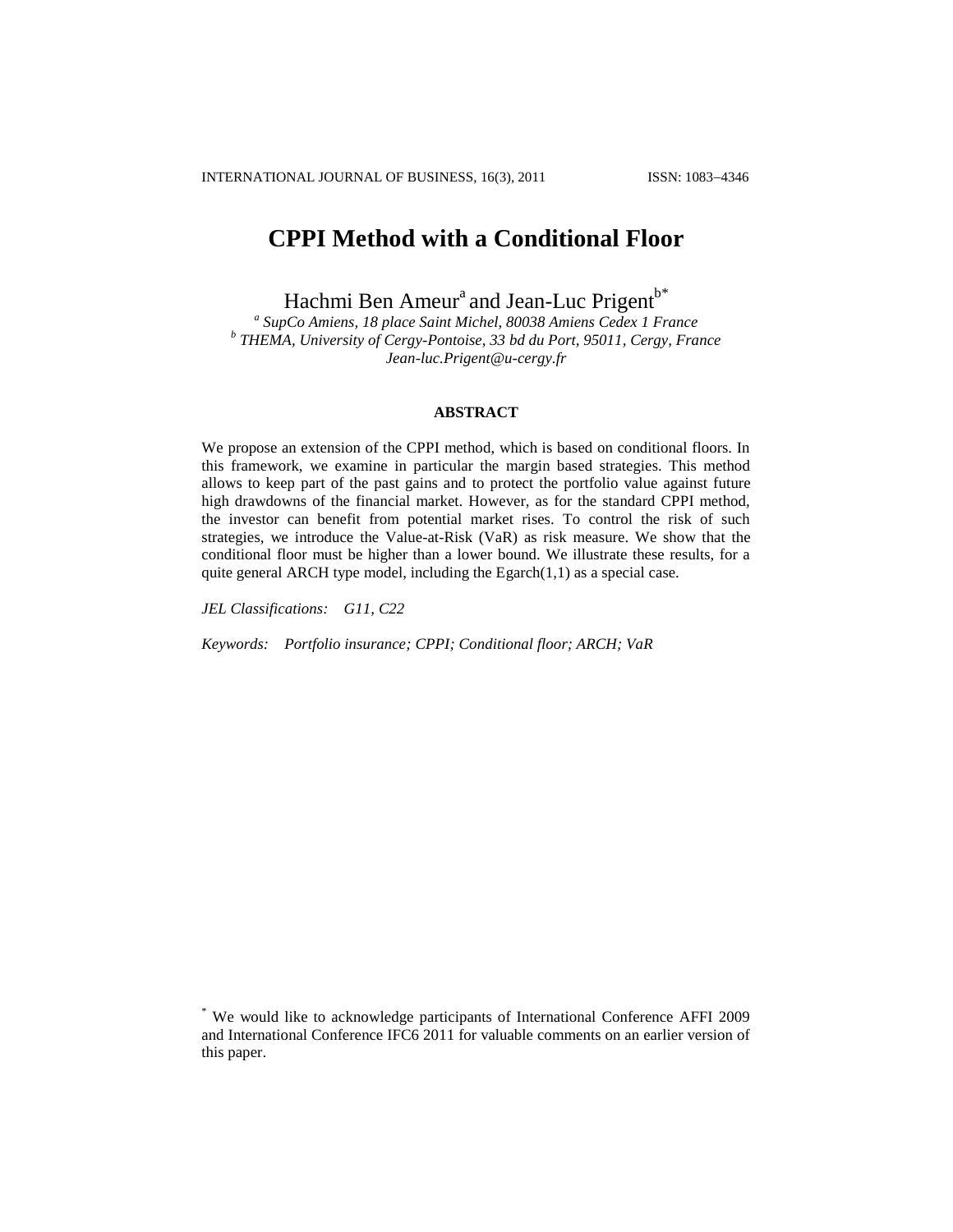## **I. INTRODUCTION**

Portfolio insurance strategies allow the investor to control downside risk, while benefiting from market rises. The two main methods of portfolio insurance are: the OBPI (Option Based Portfolio Insurance) introduced by Leland and Rubinstein (1976); the CPPI (Constant Proportion Portfolio Insurance) proposed by Perold (1986)<sup>1</sup> and further developed by Black and Jones (1987) for equity instruments and Perold (1986, 1988) for fixed-income instruments. $<sup>2</sup>$  The CPPI strategy is based on a dynamic portfolio</sup> allocation on two basic assets: a riskless asset (usually a treasury bill) and a risky asset (a financial stock index for example). This strategy depends crucially on the cushion C, which is defined as the difference between the portfolio value V and the floor P. This later one corresponds to a guaranteed amount at any time t of the portfolio management period [0,T]. The key assumption is that the amount invested on the risky asset, called the exposure and denoted by e, is equal at any time to the cushion multiplied by a fixed coefficient m, called the multiple. The floor and the multiple can be determined according to the investor's risk tolerance. The higher the multiple, the more the investor will benefit from increases in stock prices. Nevertheless, the higher the multiple, the higher the risk that the portfolio value becomes smaller than the floor if the risky asset price drops suddenly. As the cushion value is approximately equal to zero, exposure is near zero too. In continuous-time, if asset dynamics have no jump, this keeps portfolio value from falling below the floor. The main advantages of this strategy, compared with other portfolio insurance methods, are its simplicity and its flexibility.<sup>3</sup> However, during financial crises, a very sharp drop in the market may occur before the manager can rebalance the portfolio.

Several extensions of the standard CPPI method can be proposed to improve for instance the guarantee robustness: (1) introduction of a conditional multiple depending on the market evolution; and (2) possibility of increasing the floor according to market conditions (ratchet effect, for example, introduced by Boulier and Kanniganti, 2005).

The main objective of this paper is to present and to analyze various CPPI type methods based on conditional floors and within a rather general parametric model. In this model, the floor can be modified according to market fluctuations and portfolio management goals. These extensions allow the investor to make profit from market performance, while for example keeping part of past gains. In that case, an additional portfolio protection is provided. Floor reappraisal allows also better flexibility for CPPI portfolio management. Our approach is based on quantile conditions. Additionally, we do not assume that all risky returns are i.i.d., but we introduce general Arch type models, in particular GARCH type models. We look at the guarantee and performance of the CPPI portfolio for a constant multiple. We compare this model to the standard CPPI method for different values of the multiple.

The paper is organized as follows. Section II provides a brief overview of main properties of the CPPI method in discrete time. Section III deals with conditional floors and risk management of such portfolios. In Section IV, we analyze various CPPI strategies based on conditional floors through simulations and estimations of the S&P 500, from December 2005 to December 2010. Section V provides numerical illustrations. Finally, Section VI contains the main conclusions.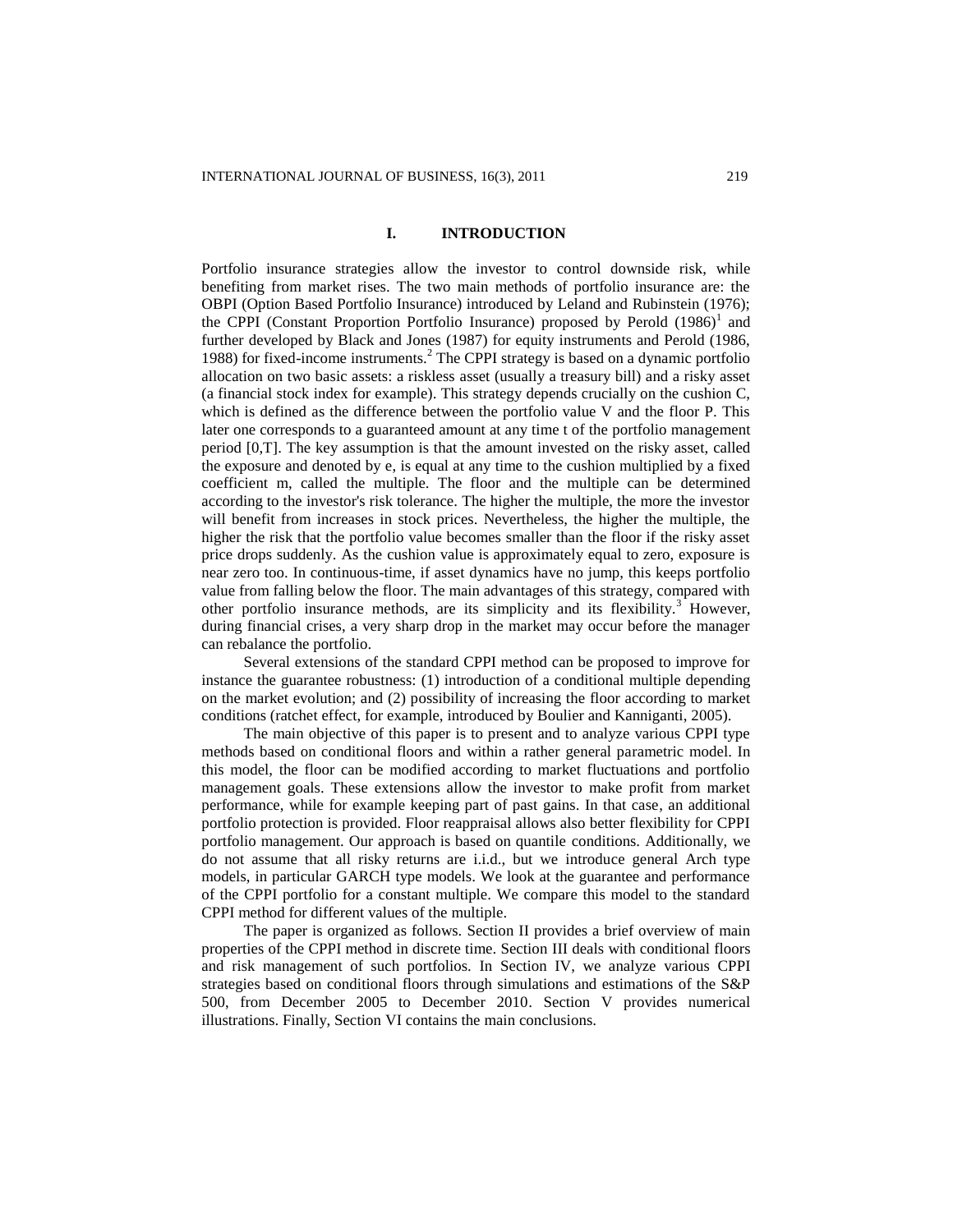## **II. THE CPPI METHOD IN DISCRETE TIME**

To reduce transaction costs or because of the nature of the funds, investors in the market can choose to trade at predetermined dates. The constant proportion portfolio insurance strategy is based on allocation among two financial assets: a riskless asset, denoted by B, which allows a cash reserve (riskless interest rate denoted by r); a risky asset, denoted by S, which is usually a stock index. The strategies are self-financing. We suppose that rebalancing times are "discrete" along the whole management period [0,T].

The risky asset S evolves according to:

$$
S_{t_j} = S_0 \prod_{k=1}^{j} (1 - X_{t_k})
$$

where  $X_{t_k}$  denotes the opposite of the arithmetical returns:

$$
\mathbf{X}_{t_{k+1}} = -\frac{\Delta S_{t_{k+1}}}{S_{t_k}} = \frac{S_{t_k} - S_{t_{k+1}}}{S_{t_k}}
$$

Denote by  $v_{t_k}$  the portfolio value at time  $t_k$ . As a portfolio insurance method, the CPPI strategy must satisfy the two following conditions: (see Poncet and Portait, 1997)

- The portfolio value must be higher than a guaranteed amount.
- The investor must benefit partly from market rises.

For these two purposes, the standard CPPI method is based on:

• The choice of a deterministic floor  $P_{t_k}$ : at any time  $t_k$ , the value  $V_{t_k}$  must be higher than  $P_{t_k}$  that represents the guaranteed amount.

 The choice of a dynamic investment on the risky asset defined as follows: the total amount  $e_{t_k}$  (called "the exposure") invested on the underlying asset  $s_{t_k}$  is equal to  $mC_{t_k}$ , where the cushion  $C_{t_k}$  is equal to the difference between the portfolio value  $V_{t_k}$ and the floor  $P_{t_k}$ :

$$
C_{t_k} = V_{t_k} - P_{t_k}
$$

The higher the multiple m, the higher the amount  $e_{tk}$  invested on the risky asset. Therefore, an "aggressive" investor would choose high values for m. Nevertheless, in that case, his portfolio is riskier and, as shown in what follows, his guarantee may no longer hold.

The value of the floor gives the dynamically insured amount. It is assumed to evolve according to:

$$
\boldsymbol{P}_{t_{k+1}} - \boldsymbol{P}_{t_k} = \boldsymbol{P}_{t_k} \boldsymbol{r}_{t_{k+1}}
$$

We deduce that the portfolio value is solution of:

$$
V_{t_{k+1}} = V_{t_k} - e_{t_k} X_{t_{k+1}} + (V_{t_k} - e_{t_k})_{t_{k+1}}
$$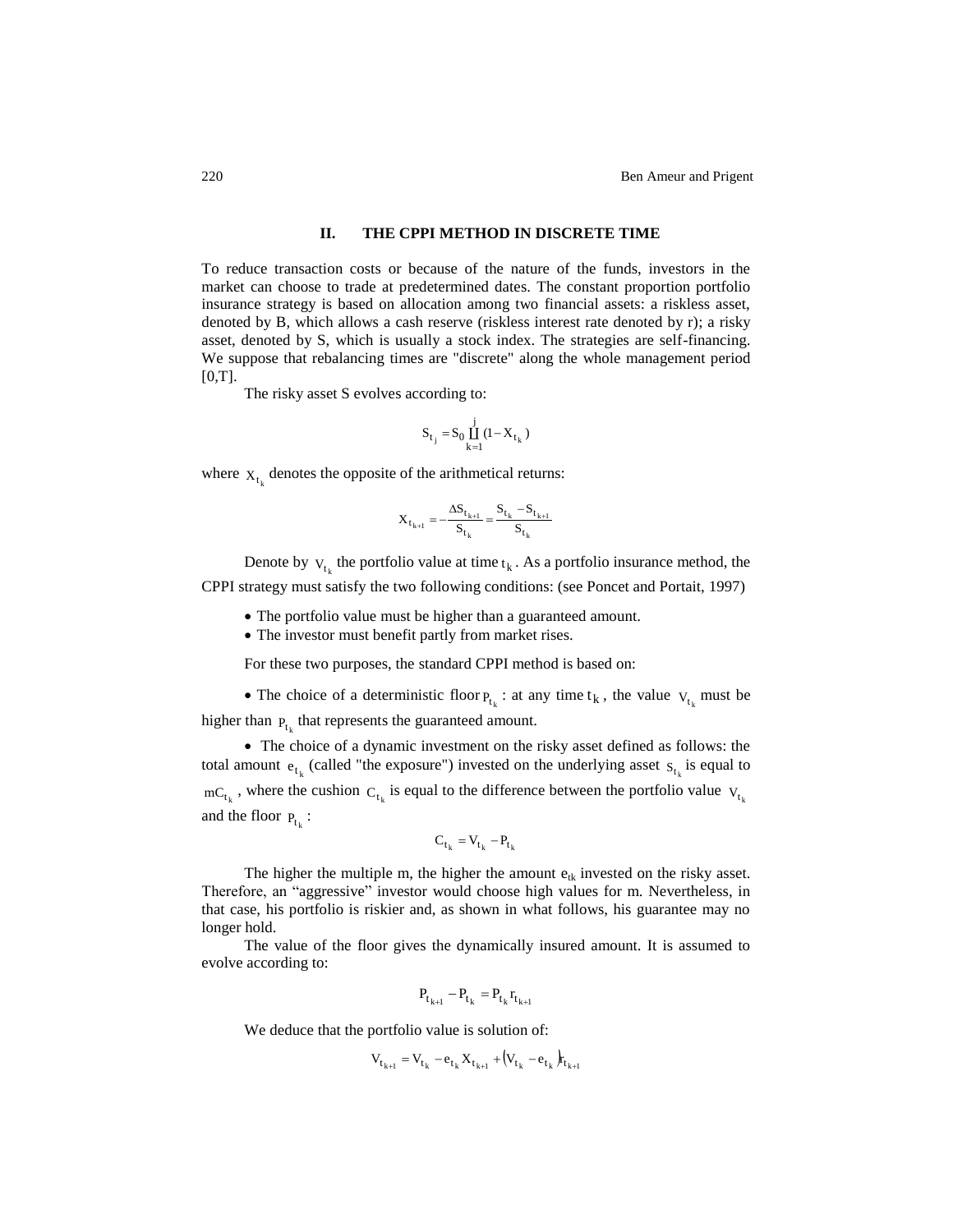Therefore, the cushion is given by:

$$
C_{t_{k+1}} = C_{t_k} \left[ 1 - mX_{t_{k+1}} + (1 - m)r_{t_{k+1}} \right]
$$

In fact, since  $r_{t_k}$  is relatively small and the time period is usually short, the previous inequality yields to the following relation:

$$
C_{t_{k+1}}/C_{t_k} \approx 1 - mX_{t_{k+1}} = 1 + \frac{\Delta S_{t_{k+1}}}{S_{t_k}}
$$

Denote by  $R_{t_{k+1}}^m$  the previous return:

$$
R_{t_{k+1}}^m = 1 - mX_{t_{k+1}}
$$

From this relation we can determine an upper bound on the multiple.

**Proposition 1.** The guarantee  $C_{t_k} > 0$  is satisfied at any time  $t_k$  of the management *period with a probability equal to 1 if and only if:*

$$
\forall k \le n, X_{t_k} \le \frac{1}{m} \text{ or equivalently } M_n = \text{Max} \Big( X_{t_k} \Big)_{k \le n} \le \frac{1}{m}
$$

If the right end point  $d$  of the common distribution  $F$  of the variables  $X_{t_k}$  is positive,

*the insurance is perfect along any period [0,T] if and only if m is smaller than (1/d).*

Many studies have focused on the determination of the multiple m. When the multiple is assumed to be constant, quantile conditions have been introduced to control the probability that the portfolio value is smaller than the floor<sup>4</sup> for a given probability threshold ε. Hamidi et al. (2009) consider a modified quantile hedging strategy where the multiple is conditional. In what follows, we examine extensions of the CPPI method, when the floor is conditional as suggested by Boulier and Kanniganti (2005).

#### **III. CONDITIONAL FLOOR**

In practice, portfolio managers do not rebalance their portfolios in continuous time. Their market timing can be based on fixed transaction times (usually, each month) or driven by market events.

For the CPPI strategy, the risk corresponds to sudden financial drops involving negative cushion values. A conditional floor can potentially provide an additional portfolio protection, such as the TIPP strategy. It can also better take account of market fluctuations.

Several extensions have been used to minimize this gap risk. In what follows, we present a general model with conditional floor, based on quantile conditions. We assume that the risky asset logreturn follows a quite general Arch type model.

#### **A. The Financial Model**

We introduce the following notations and assumptions: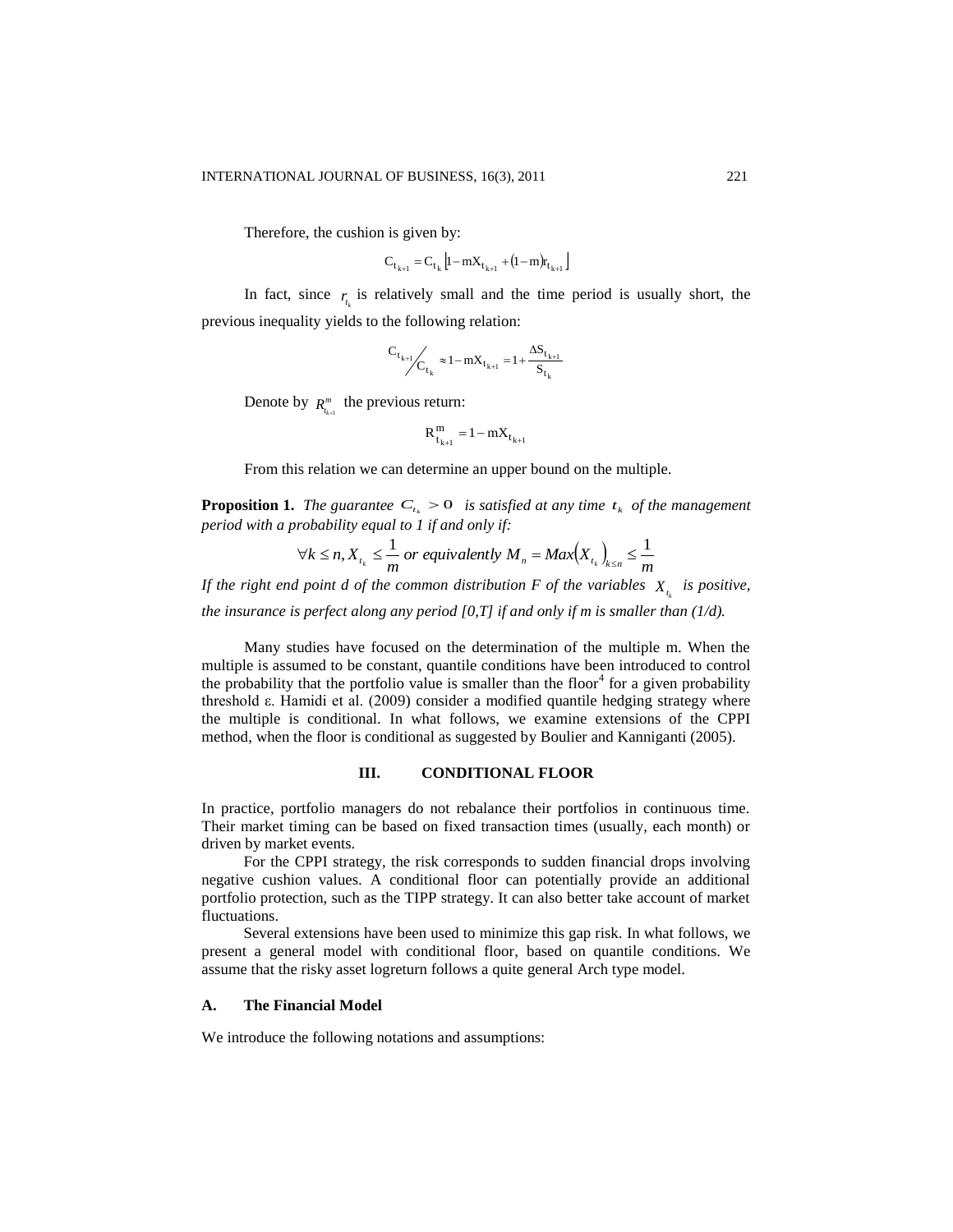$$
\nabla P_{t_k} = P_{t_k}^+ - P_{t_k}^-
$$

where  $\Delta P_{t_k}$  represents the variation of the floor at time  $t_k$  due to the specific choice of the floor.

- The value  $P_{t_k}^-$  is equal to the previous floor value chosen at time  $t_{k-1}$  for the period  $\left[ t_{k-1, t_{k}} \right]$  and invested on the riskless asset during this time period:

$$
P_{t_k}^- = P_{t_{k-1}}^+ (1 + r_{t_k})
$$

- The value  $P_{tk}^{+}$  is chosen at time  $t_k$  in order to satisfy the portfolio management objectives at that time. In the same way, we define the variations of the cushion at time  $t_k$  :

$$
\nabla C_{t_k} = C_{t_k}^+ - C_{t_k}^-
$$

We deduce the portfolio value dynamics:<sup>5</sup>

$$
\mathbf{V}_{t_{k+l}} = \left(\mathbf{V}_{t_k} - \mathbf{m} \mathbf{C}_{t_k}^+ \right) \frac{\mathbf{B}_{t_{k+l}}}{\mathbf{B}_{t_k}} + \mathbf{m} \mathbf{C}_{t_k}^+ \frac{\mathbf{S}_{t_{k+l}}}{\mathbf{S}_{t_k}}
$$

We also assume as usual that the time scale  $\delta$  is equal to 1/T and that  $r_{t_k} = r\delta$ . We have:

$$
C_{t_{k+1}}^- = V_{t_{k+1}}^- - P_{t_{k+1}}^- = V_{t_{k+1}}^- - P_{t_k}^+ \exp(r\delta)
$$

In what follows, we assume that the logreturn Y of the risky asset S follows a general GARCH(p,q) model.<sup>6</sup> The logreturn Y satisfies:

$$
Y_{t_k} = \log \left(\frac{S_{t_k}}{S_{t_{k-1}}}\right)
$$
, or equivalently 
$$
\frac{S_{t_k} - S_{t_{k-1}}}{S_{t_{k-1}}} = \exp(Y_{t_k}) - 1.
$$

The GARCH model is defined as follows. Consider the system of auto regressive equations:

$$
\begin{cases} \displaystyle Y_{t_k}=\alpha_0+\sum\limits_{i=1}^p\alpha_i\times Y_{t_{k-i}}+\sigma_k\times\epsilon_k \\ \Lambda\big(\sigma_{t_k}\big)=\beta+C_0\big(\epsilon_{k-1}\big)+C_1\big(\epsilon_{k-1}\big)\times\Lambda\big(\sigma_{t_{k-1}}\big) \end{cases}
$$

where  $\sigma_k$  denotes the volatility, the sequence  $(\varepsilon_{t_k})_k$  is i.i.d. with common pdf  $f > 0$  and  $\Lambda$ , C<sub>0</sub> (.), and C<sub>1</sub> (.) are deterministic functions. The function  $\Lambda$ :  $\mathbb{R}^+ \rightarrow \mathbb{R}$  is assumed to be strictly increasing.

The information  $F_{t_{k-1}}$  at time  $t_{k-1}$  delivered by the observation of risky asset returns is generated by the sequence  $(\epsilon_{t_1},...,\epsilon_{t_{k-1}})_k$ .

#### **B. The Quantile Conditions**

For an investment period  $[0, T]$ , the financial market volatility can have several phases (high or low regimes). It is interesting to can adapt the value of the CPPI hedging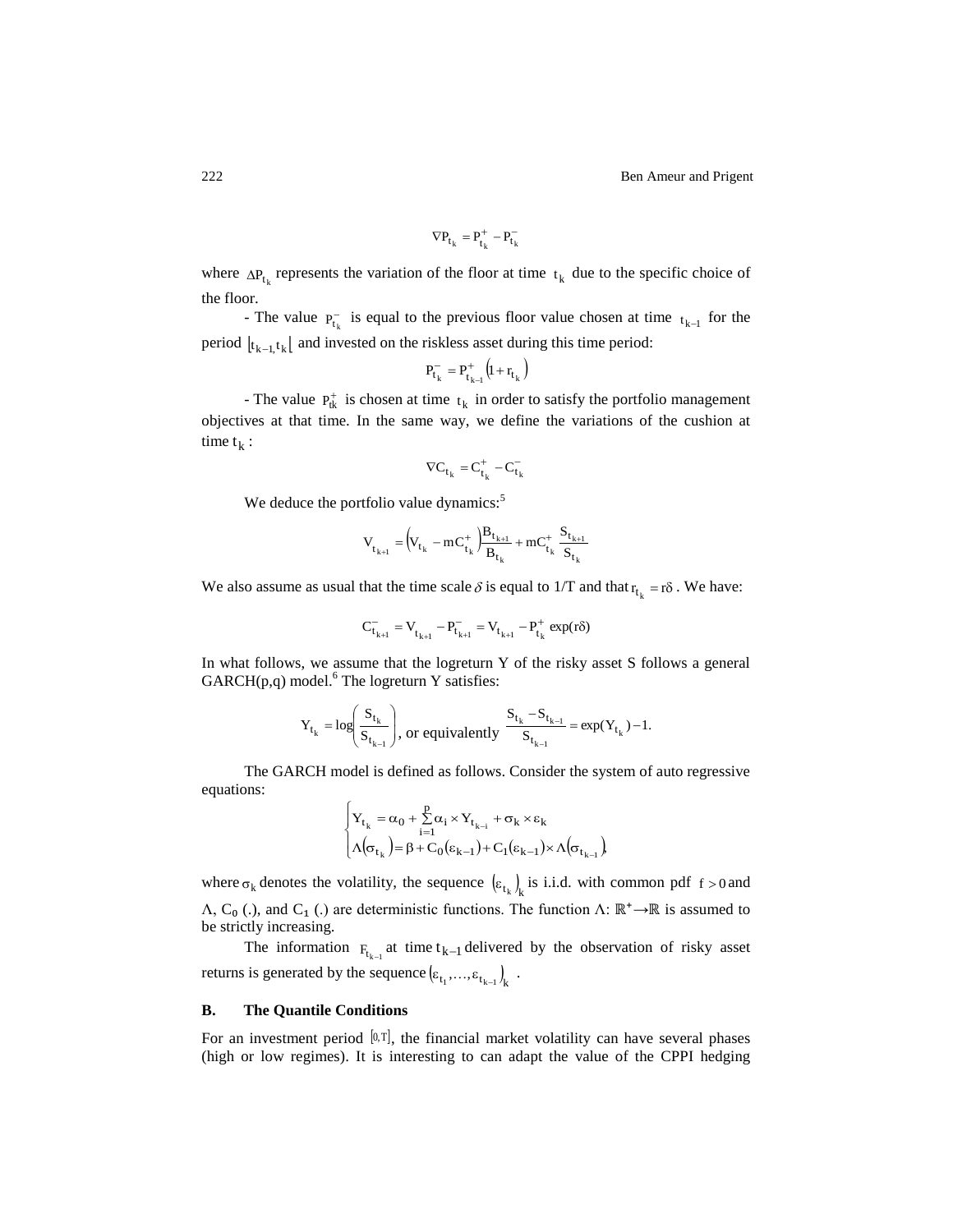parameters to these several phases. Thus, in this paper we determine a floor that is subject to market conditions. The aim of this approach is to divide the time management period into several sub-periods and calibrate the floor to the market fluctuations. To meet this objective, we introduce the following risk control conditions, which correspond to various "local" quantile conditions:

- $A^0 : \forall k, P^{G_{t_k}}[C_{t_k}^- < 0] \le \varepsilon$
- $\bullet$  $A^{L}$ , with L>0:  $\forall k, P^{G_{t_k}} \Big[ C_{t_k}^{-} < -L \Big| R_{t_{k+1}}^{m} < 0 \Big] \leq \varepsilon$  $\binom{t_k}{t_k} < -L \bigg| R^m_{t_{k+1}}$

where  $G_{t_k}$  is the  $\sigma$ -algebra generated by  $F_{t_k}$  and the random event  $\left\{C_{t_1}^+ > 0, \ldots, C_{t_k}^+ > 0\right\}$ .

Proposition 2. The previous local quantile conditions imply the following global quantile:

$$
P[C_{\substack{i=1\\i}}^+ > 0, \dots, C_{\substack{i=1\\i}}^+ > 0] \ge (1 - \varepsilon)^T.
$$

# **IV. CONDITIONAL FLOOR UNDER VAR CONSTRAINT**

## **A. The General Model Based on Quantile Condition**

We suppose that the floor can be modified at any time  $t_k$ , since the portfolio is rebalanced in discrete time. The multiple m is assumed to be constant over time. We consider the "local" quantile condition<sup>7</sup>  $A<sup>L</sup>$ , with L>0 to revaluate a floor:

$$
\forall k, P^{G_{t_k}}\bigg[C^-_{t_k}<-L\Big|R^m_{t_{k+1}}<0\Bigg]\!\leq\!\epsilon
$$

Denote  $f_{\epsilon_{t_{k+1}}}$  the pdf of  $\epsilon_{t_{k+1}}$  and introduce

$$
\begin{cases} a_{t_k}=\alpha_0+\sum\limits_{i=1}^{k}\alpha_i\times Y_{t_{k-i}} \text{ and } h_{t_k}(m)=\dfrac{\ln\Bigl[1-\dfrac{1}{m}\Bigr]-a_{t_k}}{b_{t_k}} \\ \end{cases}
$$

We get a characterization of the quantile condition  $A^L$ .<sup>8</sup>

**Proposition 3.** The quantile condition  $A<sup>L</sup>$  is equivalent to the following conditions on the conditional floor:

• If 
$$
\exp\left(\left(F^{G_{t_k}}\right)^{-1}\left[\alpha \times \int_{-\infty}^{h_{t_k}(m)} f_{\epsilon_{t_{k+1}}}(x)dx\right] \times b_{t_k} + a_{t_k}\right) \leq 1 - \frac{1}{m}
$$
, then  $P_{t_k}^+$  must satisfy the

following constraint: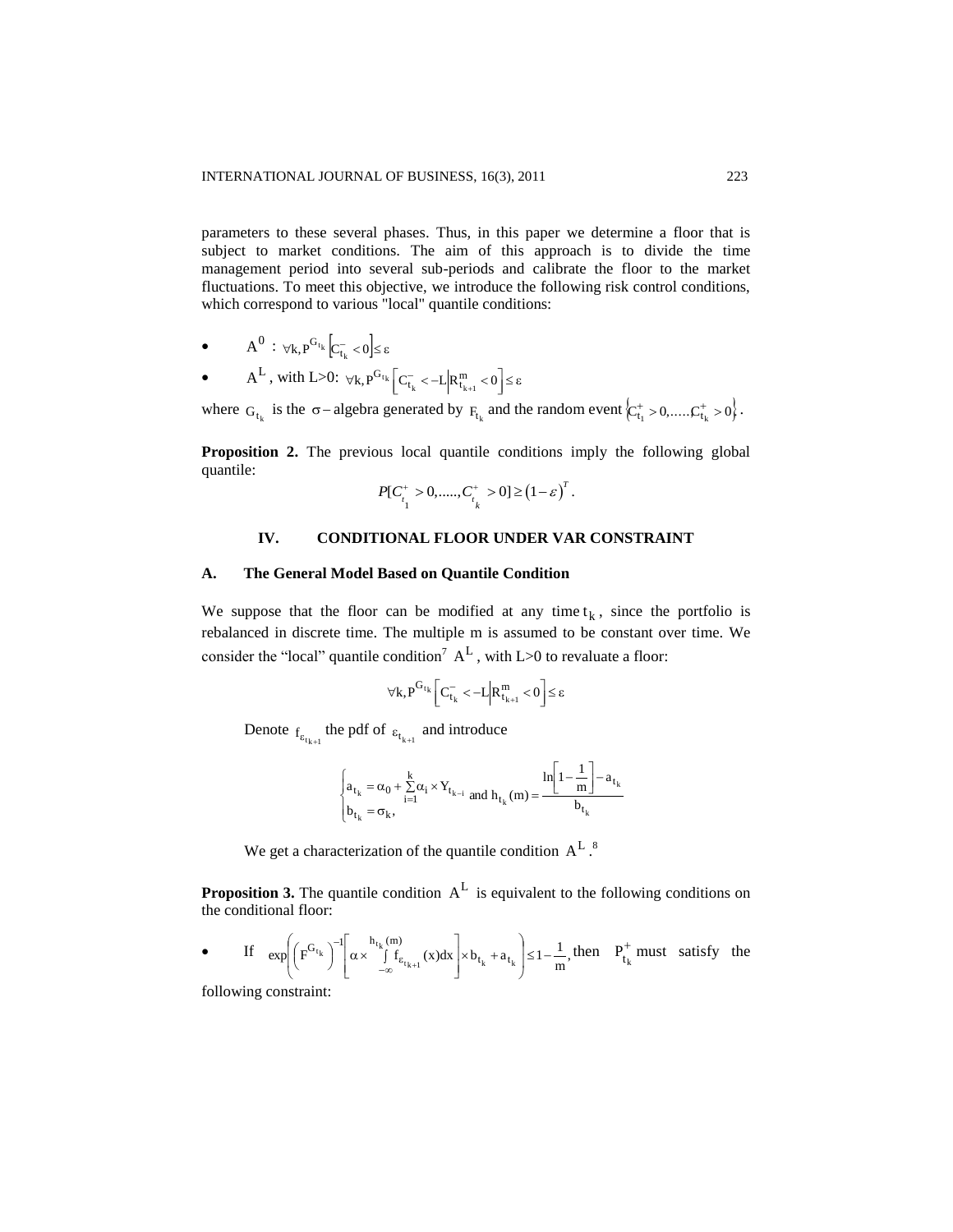$$
P_{t_k}^+ \geq V_{t_k} + \underbrace{\frac{L}{\left(\exp\!\left(\overline{F}^{G_{t_k}}\right)^{-l}\!\!\left[\alpha \times \int\limits_{-\infty}^{h_{t_k}(m)}\!\!f_{\epsilon_{t_{k+l}}}\left(x\right)\!dx\right]\!\!\times\! b_{t_k}+a_{t_k}\right] - 1}\!\right)}_{\textstyle{\cdots, n+1}},
$$

since we have necessarily  $P_{t_k}^+ \le V_{t_k}$ .

• If 
$$
\exp\left(\left(F^{G_{t_k}}\right)^{-1}\left[\alpha \times \int_{-\infty}^{h_{t_k}(m)} f_{\epsilon_{t_{k+1}}}(x)dx\right] \times b_{t_k} + a_{t_k}\right) \ge 1 - \frac{1}{m}
$$
, we do not make revaluation

of the floor and we have  $\Delta P_{t_k} = P_{t_k} r_{t_k}$ .

**Remark.** The previous proposition provides a lower bound on the floor at any time of the management period. This is in accordance to portfolio insurance. Indeed, the higher the floor, the lower the cushion and the exposure to risky asset.

Denote: 
$$
\theta_{t_{k+1}} = \left(\exp\left(\left(F^{G_{t_k}}\right)^{-1}\left[\epsilon \times \int_{-\infty}^{L(m)} f_{\epsilon_{t_{k+1}}}(x)dx\right] \times b_{t_k} + a_{t_k}\right) - 1\right) m + 1.
$$

We can interpret previous condition on the conditional floor by using the variation  $\nabla p_{t_k}$ , which corresponds to the change imposed on the floor at each time  $t_k$ .

• If 
$$
\theta_{t_{k+1}} < 0
$$
, then we have:  $P_{t_k}^+ - P_{t_k}^- \ge V_{t_k} + \frac{L}{\theta_{t_{k+1}}} - P_{t_k}^-$ .  
Thus,  $\nabla P_{t_k} \le V_{t_k} - P_{t_k}^- + \frac{L}{\theta_{t_{k+1}}}$  and  $\nabla P_{t_k} \ge C_{t_k}^- + \frac{L}{\theta_{t_{k+1}}}$ .

If  $\theta_{t_{k+1}} > 0$ , the floor evolves according to the risk-free rate:

$$
\nabla P_{t_k} = P_{t_k}^+ - P_{t_k}^- = 0 \quad \text{and} \quad \nabla P_{t_k} = r_{t_k} P_{t_k}.
$$

At each time where the constraint  $\theta_{t_{k+1}} < 0$  is met, we anticipate that the market will go down, which may induce that the portfolio value becomes smaller than the floor. Then, the change we impose on the conditional floor will imply to increase it, by selling risky assets and buying riskless asset. Within this model, we keep past gains. In the following figures, we illustrate a path of portfolio return and its conditional volatility according to Garch process. We show how the ratio  $L/\theta_{t_{k+1}}$  can evolve for the same path during one year and for daily rebalancing. At each time, the value of  $\theta_{t_{k+l}}$  depends on the multiple m, on the probability level  $\varepsilon$ , on the conditional market volatility, and on the threshold of loss that we have imposed. In this section, we obtain a general model for a floor revaluation. Within this model, we conduct revaluation at each rebalancing time to limit exposure. We propose to combine this model based on quantile condition with CPPI strategies based on floor revaluation. For example, we can consider the model of the margin or the model of floor revaluation depending of the portfolio performance previously detailed. In next section, we examine main properties of such models.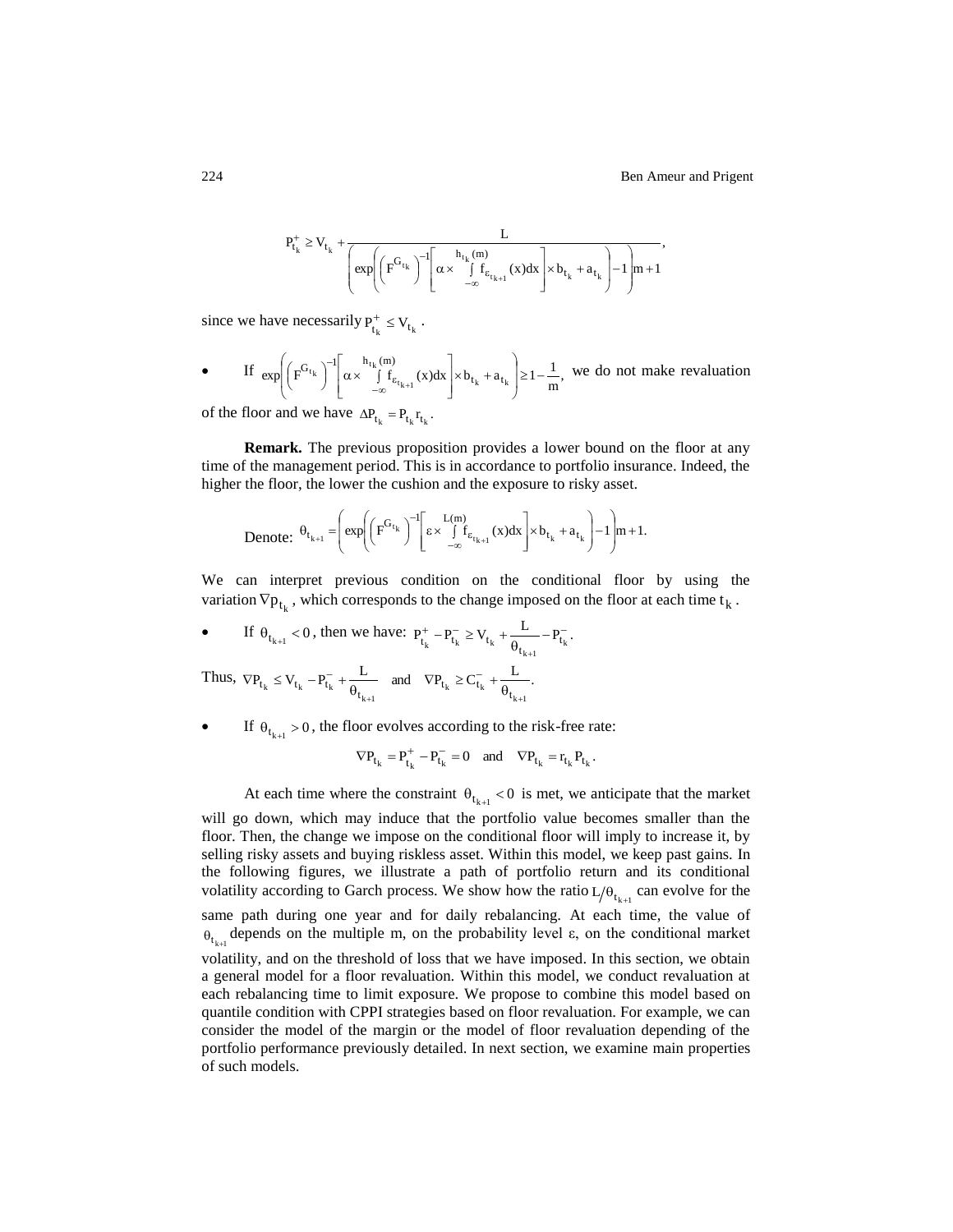

**Figure 1** Ratio value for several multiple and threshold values

#### **B. Floor Revaluation within the Margin Strategy**

This model is associated to a speculative strategy of portfolio management. Indeed, by reducing the margin, we want to increase portfolio exposure to capture any increase in the market. We start from the general result:

$$
V_{t_{k+1}}+\frac{L}{\theta_{t_{k+1}}}\leq P^+_{t_{k+1}}
$$

At each time that the cushion is smaller than to some threshold  $C^*$ , we reduce the margin according to the proportion  $\gamma_{t_k}$  that we determine.

## **Proposition 4**. (Margin case under VaR condition)

• If  $C_{t_k} \leq C^*$  then the new value  $P_{t_k}^+$  $P_{t_{k+1}}^{+}$  of the floor is equal to the initial floor plus the margin at time  $t_k$ . We have:  $P_{t_{k+1}}^+ = \hat{P}_0 \exp(r_{t_k}) + M_0 \exp(r_{t_k}) / t_k \ge V_{t_{k+1}} + \frac{L}{\theta_{t_{k+1}}}$ . The cushion is equal to:  $C_{t_{k+1}}^+ = V_{t_{k+1}} - P_{t_{k+1}}^+ = V_{t_{k+1}} - \hat{P}_0 \exp(r_{t_k}) + M_0 \exp(r_{t_k})/r_{t_k}$ , where  $\hat{P}_0$  and  $M_0$  are respectively equal to the initial floor and margin. They both evolve according to the risk-free rate.

$$
\gamma_{t_k} \geq \frac{V_{t_{k+1}} - \hat{P}_0 \exp\!\left(\!r_{t_k}\right) \!+\! \frac{L}{\theta_{t_{k+1}}}}{M_0 \exp\!\left(\!r_{t_k}\right)}
$$

• If  $C_{t_k} \geq C^*$  then:  $P_{t_{k+1}}^+ = P_{t_{k+1}}^- \times \exp(r\delta)$  The cushion is equal to:  $C_{t_{k+1}}^+ = V_{t_{k+1}} - P_{t_{k+1}}^- \times \exp(r\delta)$ .  $_{+1}$   $t_{k+1}$   $t_{k+1}$ 

In the original case of the margin introduced by Boulier and Kanniganti (2005), this proportion is assumed to be constant. This assumption allows the portfolio to not remain sticking to the floor. In this framework, this proportion is variable and based on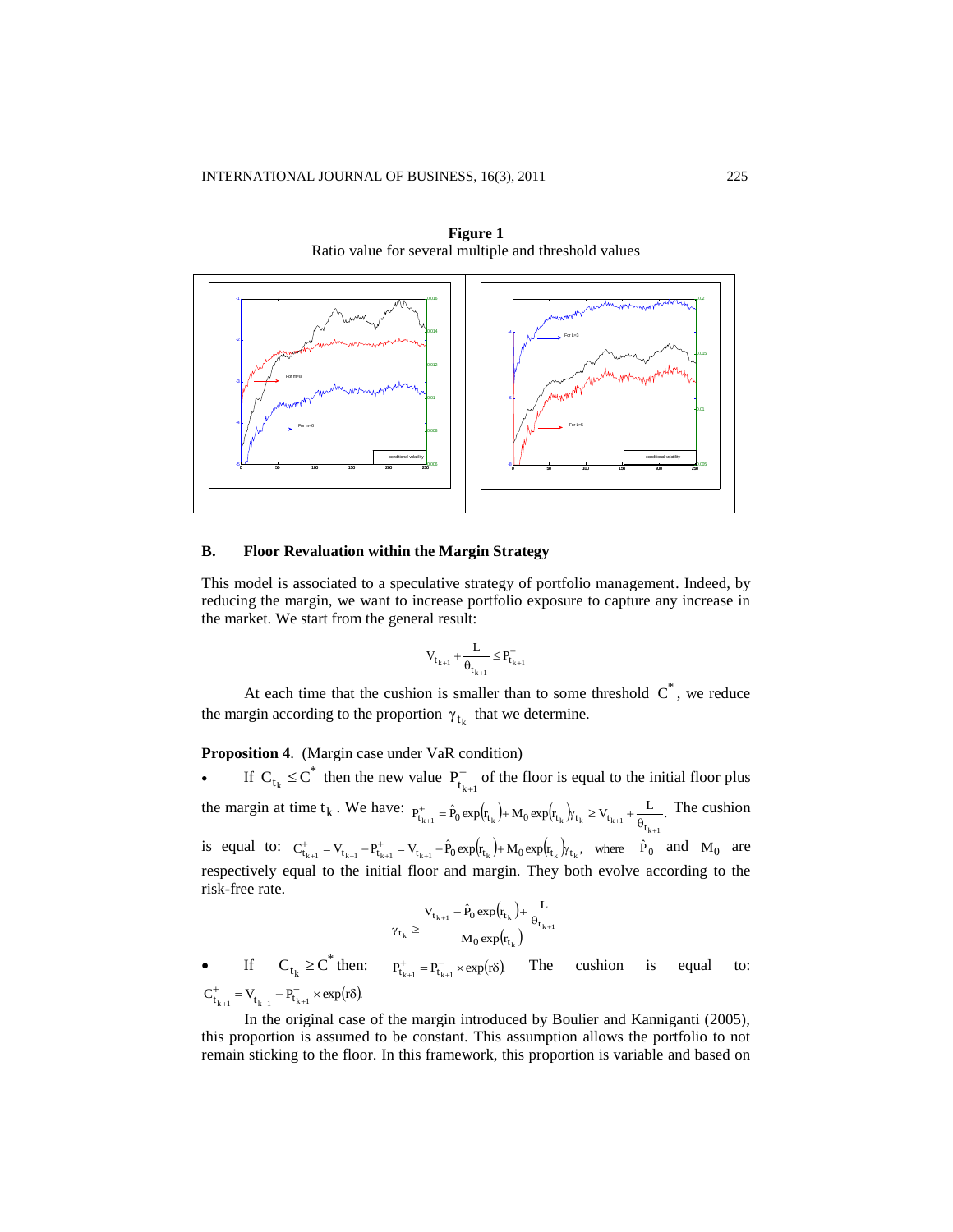the quantile condition depending on the values of several variables m, L,  $C_{t_k}$  and  $\hat{P}_0$  at each time.



The use of the margin model can limit the revaluations for cases where exposure is too small. This property allows the portfolio value to take advantage of market rises.

#### **V. NUMERICAL ILLUSTRATIONS**

#### **A. The Conditional Volatility Model**

Many previous studies have shown the importance of the asymmetric model Garch to estimate the conditional volatility. The asymmetric Garch implies that negative chocks induce greater volatility than positive chocks. Poon and Granger (2003) have analyzed and compared several Garch type models. They conclude that, in general, the asymmetric volatility performs better than Garch. Heynen et al. (1994) conclude that exponential Garch provides the best description of asset prices according to the Akaike information criterion. Chen et al. (2002) test several model to determine the conditional volatility. According to the modified CCK test of Chen (2001), this test can detect asymmetric volatility. Only the Egarch model is accepted for several index prices. Engel and Ng (1993) have shown that the model Egarch can capture most of the asymmetry of the time series but the model presents high conditional variance. Awartani and Corradi (2005) study the daily observation of S&P 500 composite index. They conclude that the asymmetric model Garch gives the best estimation and can capture the leverage effect. From previous empirical observations, we consider the Egarch (1,1) model with parameter values such as in Nelson (1991).<br>  $y_t = X_t \beta + \varepsilon_t$ 

$$
y_t = X_t \beta + \varepsilon_t
$$
  

$$
\varepsilon_t = Z_t \times \sqrt{h_t}, Z_t \text{ standard Gaussian iid},
$$

where  $h_t$  is the conditional volatility and with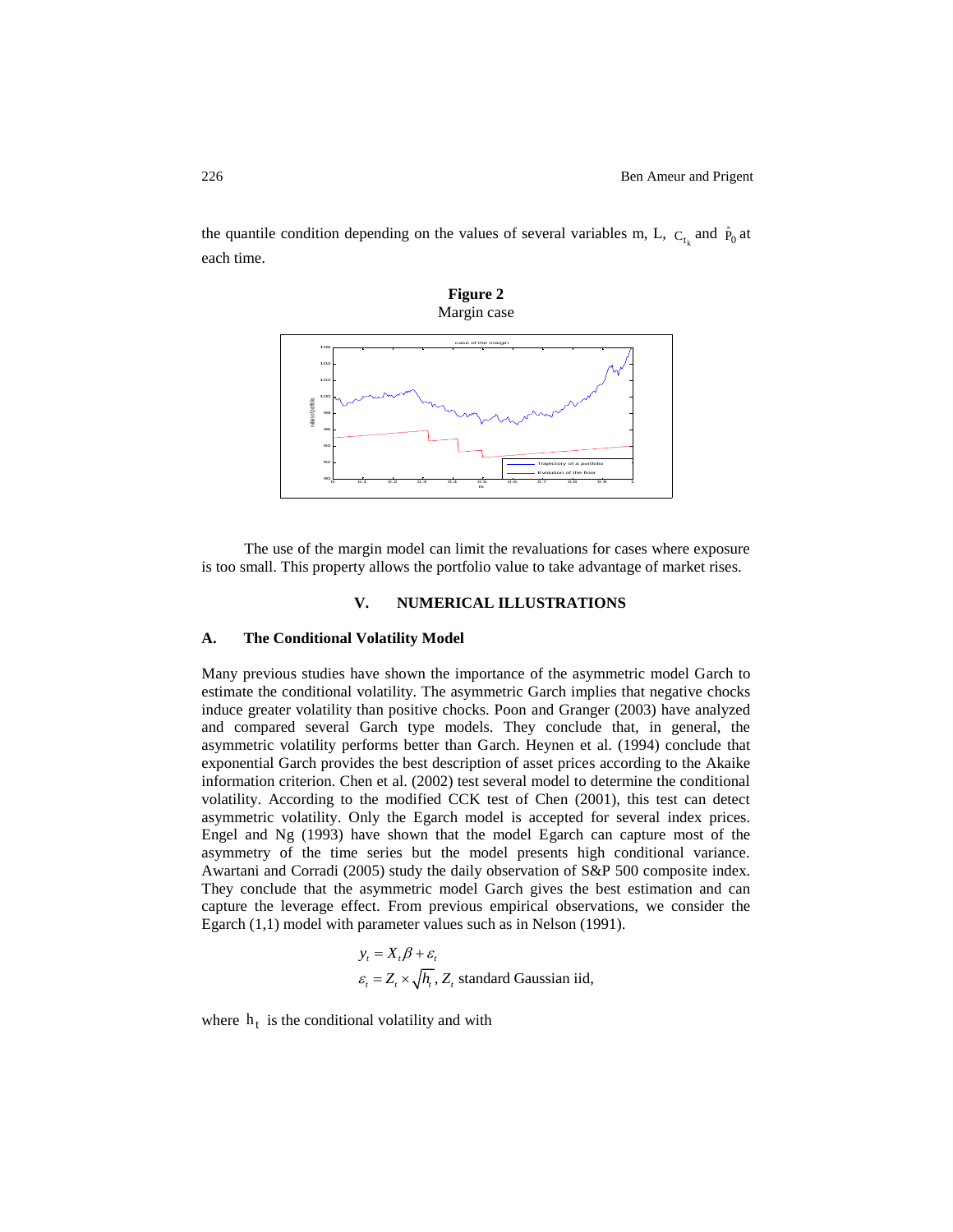$$
log(h_t) = \alpha_0 + \sum_{i=1}^{q} \alpha_i g(Z_{t-i}) + \sum_{i=1}^{p} \theta_i log(h_{t-i})
$$
  
 
$$
g(Z_{t-i}) = \theta Z_{t-i} + \gamma (Z_{t-i} | - E|Z_{t-i}|)
$$

We use this model to estimate and simulate the conditional volatility.

## **B. The CPPI Margin Strategy under VaR Criterion**

In what follows, we illustrate the empirical distribution functions of the portfolio value for a horizon T=5 years, and for several parameter values of the model. There is no stochastic dominance at the first order. With this model, we get higher performances than for the general model. Because revaluations are subject to market conditions, the choice of the parameters  $L$ ,  $\alpha$  and of the multiple m depends on risk aversion of each investor. For  $L = 1\%C_0$ , we have fixed a binding threshold. On the interval [90,105], this model behaves better than the other ones with less restriction. On the interval [105,200], the other models have better performances. For the other parameters m and  $\alpha$ , we conclude in the same manner. Then, there exists a trade-off between the maximization of the gains and the minimization of the risk. In Figure 3, we provide a comparison between the margin case with proportion depending on the market condition that we call  $\gamma^*$  and another margin case with constant proportion. For  $\gamma^*$  we take less risk than for other CPPI models. We note that the CPPI margin strategy yields to better results than an unconditional  $\gamma$ .



**Figure 3** Empirical CDF for margin case under VaR criterion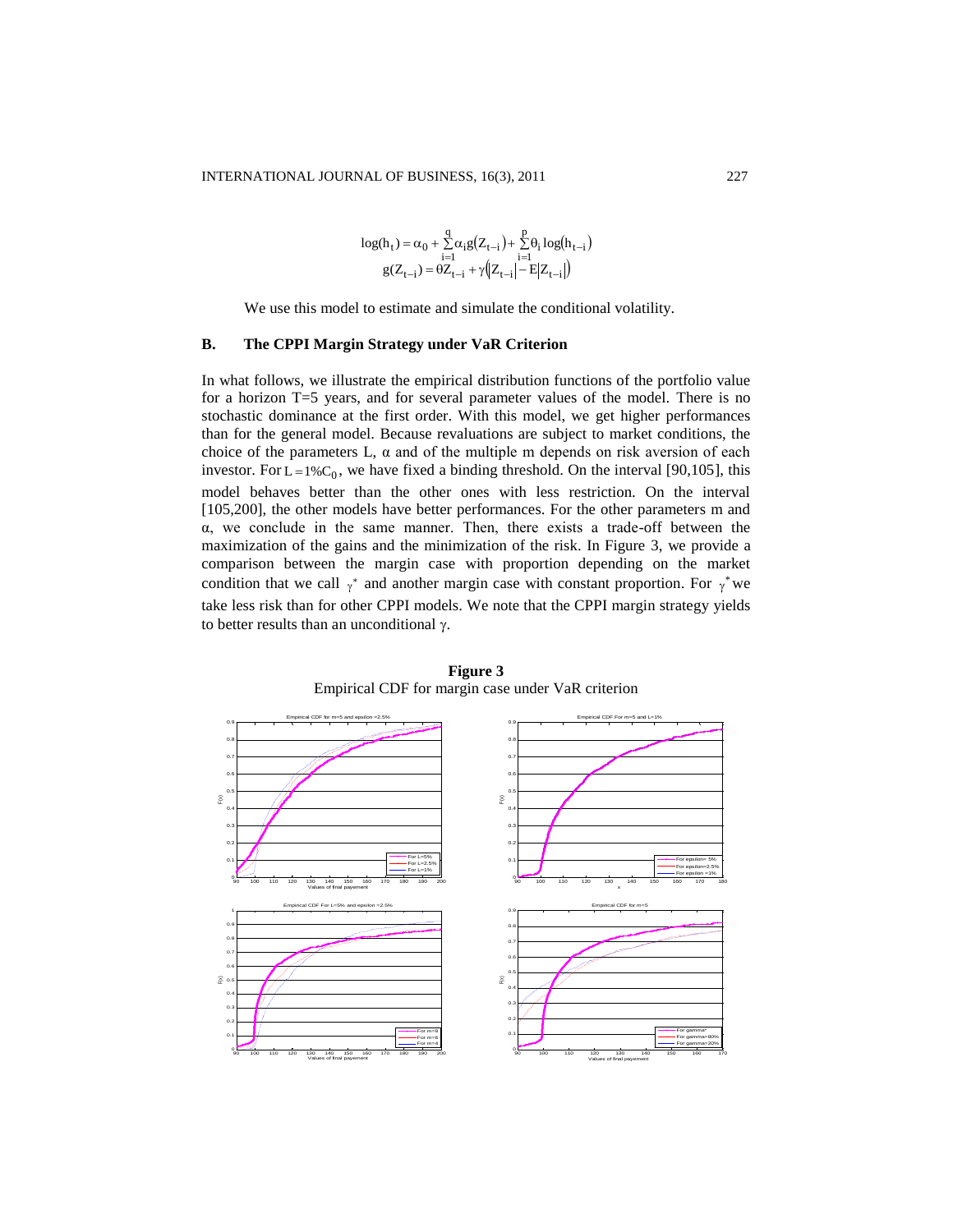#### **C. Back Testing Model from S&P 500 Data**

We estimate the conditional volatility from the Egarch $(1,1)$ . In the previous section, we have developed the choice criteria. We choose a very volatile period to test the models: from 12/2005 to 12/2010. We adopt a weekly portfolio rebalancing. In the next graphs, we compare the revaluation floor for the margin case with conditional quantile and expected shortfall criterion to the margin case with fixed proportion and to the standard CPPI model. The margin case is part of speculative strategy of the portfolio insurance, where we adopt an aggressive exposure. However, if the market is bearish, we suffer from large losses. In practice, this strategy is used to avoid finishing with a monetized portfolio. For the margin case with a conditional quantile, market volatility, values of the portfolio and cushion are decisive criteria to select the proportion of the margin to be played again. Interest of this model is that the proportion is not fixed arbitrarily. Beginning the management period with stable market, the proportion determined by the model is high, thus achieving better performance than the margin models with fixed proportion. But this strategy has suffered from higher losses at the end of period. The comparison with standard CPPI shows that this speculative strategy allows better performance than the other models, when the market is bullish. At the end of the period, we take more risk to boost the portfolio by reducing the floor.

Back-testing for the margin case:  $M_0=8$ , initial floor  $P_{t_0}^+=90$  and m=6. 12/2005 12/2010  $85 -$ 90 95  $100 -$ 105  $110 -$ 115 120 125  $130 \begin{picture}(100,10) \put(0,0){\line(1,0){10}} \put(15,0){\line(1,0){10}} \put(15,0){\line(1,0){10}} \put(15,0){\line(1,0){10}} \put(15,0){\line(1,0){10}} \put(15,0){\line(1,0){10}} \put(15,0){\line(1,0){10}} \put(15,0){\line(1,0){10}} \put(15,0){\line(1,0){10}} \put(15,0){\line(1,0){10}} \put(15,0){\line(1,0){10}} \put(15,0){\line($ For gamma=80% For gamma=20% With VaR criterion<br>Floor 12/2005 12/2010  $85 -$ 90 95 100  $105 - 10$  $110<sub>2</sub>$ 115 120 125 130 135 t portfolio values For m=3 For m=6 margin case with VaR criterion floor

**Figure 4**



We have proposed an extension of the CPPI method based on local quantile conditions: a model of floor revaluation depending on the market performance and on stock price volatility. This approach allows guaranteeing the portfolio against a potential high volatility market. We have provided an explicit model of portfolio management, which can be easily implemented. It is also possible to involve other state variables. To take the dependence of the yields on the market into account, we have simulated and estimated an asymmetric EGARCH(1,1) model for the conditional volatility and the weekly log-returns. The rebalancing times take place in discrete time. Then, we have compared this model to some standard CPPI models. Before the financial crisis period, margin case portfolio with proportion depending on market volatility performs better than all other models. But, during the crisis, this portfolio falls below the original floor.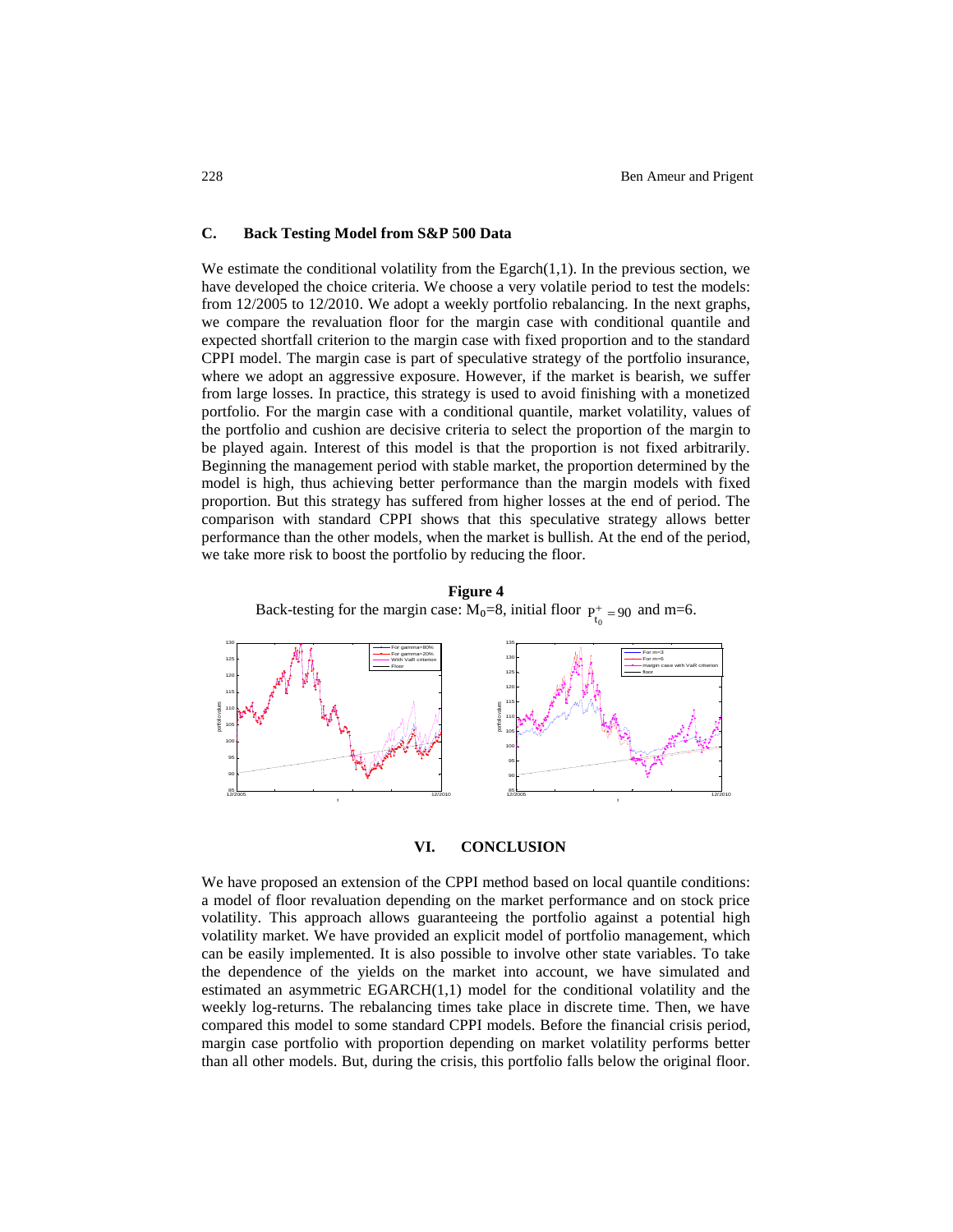The difference between the maximum yields for the two strategies is due to the insurance cost for revaluation strategy depending on portfolio performance. To test our model, we have generated yield paths from Arch type models. However, other processes can be introduced, for example diffusion processes with jumps.

## **ENDNOTES**

- 1. See Poncet and Portait (1997), Prigent (2007) for more details on these methods.
- 2. See also Black and Rouhani (1989), Black and Perold (1992).
- 3. See de Vitry and Moulin (1994), Black and Rouhani (1987) and Boulier and Sikorav (1992).
- 4. See Prigent (2001) in the Lévy process case and Bertrand and Prigent (2002), using extreme value theory.
- 5. We suppose that transaction costs are relatively small, so that they can be neglected.
- 6. The ARCH (Autoregressive Conditionally Heteroscedastic) models, introduced by Engle (1982), are specific non-linear time series models. They can describe quite exhaustive set of risky asset dynamics. They have been widely applied in financial modeling and statistical theory.
- 7. L is a level guaranteed. It may have several forms. We can take a constant proportion of the initial cushion value  $(V_0-P_0)$ . Alternatively, we can introduce a variable proportion  $q_{t_k}$  of the current cushion value  $(V_{t_k} - P_{t_k}^+)$ .
- 8. See Ben Ameur (2009 for detailed proof.

## **REFERENCES**

- Awartani, B.M.A., and V. Corradi, 2005, "Predicting the Volatility of the S&P 500 Stock Index via GARCH Models: The Role of Asymmetries," *International Journal of Forecasting,* 21, 167-183.
- Ben Ameur, H., 2009, "Choix de portefeuille : clause de garantie et attitude face au risque," Phd Thesis, University of Cergy-Pontoise, France.
- Bertrand, P., and J.L. Prigent, 2002, "Portfolio Insurance: The Extreme Value Approach to the CPPI Method," *Finance*, 23, 69-86.
- Black, F., and R. Jones, 1987, "Simplifying Portfolio Insurance," *Journal of Portfolio Management*, 48-51.
- Black, F., and A.R. Perold, 1992, "Theory of Constant Proportion Portfolio Insurance," *Journal of Economics Dynamics and Control*, 16, 403-426.
- Black, F., and R. Rouhani, 1989, "Constant Proportion Portfolio Insurance and the Synthetic Put Option: A Comparison," in *Institutional Investor Focus on Investment Management*, ed. by F.J. Fabozzi. Cambridge, Mass.: Ballinger, 695- 708.
- Boulier, J.F., and J. Sikorav, 1992, "Portfolio Insurance: The Attraction of Security, Quants, 6," CCF, Paris.
- Boulier, J.F., and A. Kanniganti, 2005, "Expected Performance and Risks of Various Portfolio Insurance Strategy," CCF, Paris.
- Chen, Y.T., and C.M. Kuan, 2002, "Time Irreversibility and Egarch Effects in US